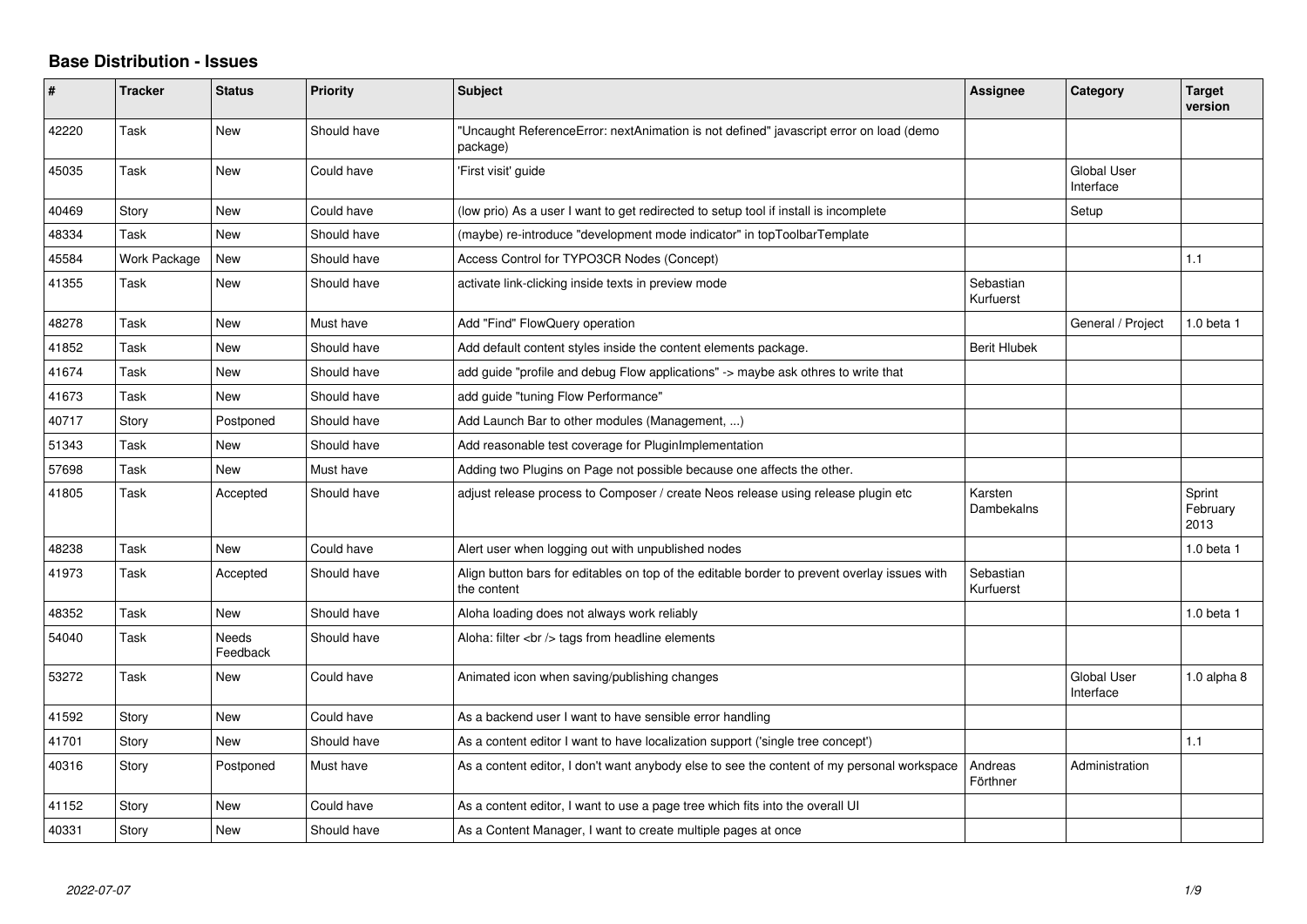| #     | <b>Tracker</b> | <b>Status</b>            | <b>Priority</b> | <b>Subject</b>                                                                                                         | Assignee                     | Category                       | <b>Target</b><br>version |
|-------|----------------|--------------------------|-----------------|------------------------------------------------------------------------------------------------------------------------|------------------------------|--------------------------------|--------------------------|
| 40329 | Story          | Postponed                | Should have     | As a content manager, I want to list and edit my Content and Domain Objects inside the<br>Management view              |                              |                                | Sprint 10<br>(1.0 TP1)   |
| 41700 | Story          | <b>New</b>               | Should have     | As a developer I want to have a reasonable test coverage for JavaScript                                                |                              |                                |                          |
| 41098 | Story          | New                      | Should have     | As a developer, I want a clean TypoScript package                                                                      |                              |                                |                          |
| 40313 | Story          | <b>Needs</b><br>Feedback | Should have     | As a Site Developer I can define the title and package key for a site                                                  |                              |                                |                          |
| 40324 | Story          | <b>New</b>               | Should have     | As a site integrator I can change the title, description & version of an imported site                                 |                              |                                |                          |
| 40322 | Story          | <b>New</b>               | Should have     | As a site integrator I can disable and enable imported sites                                                           |                              |                                |                          |
| 40336 | Story          | New                      | Could have      | As a Site Integrator I want to see a list of rendering issues                                                          |                              | Content Rendering   1.0 beta 1 |                          |
| 40309 | Story          | <b>New</b>               | Should have     | As a system administrator I want to see a meaningful error message if the database has<br>not been set up correctly    |                              |                                |                          |
| 45099 | Story          | New                      | Should have     | As a user I want the Ui to handle an expired session correctly                                                         |                              |                                | 1.0 beta 1               |
| 40311 | Story          | <b>New</b>               | Should have     | As a user I want the UI to respect the lights-off principle                                                            |                              |                                |                          |
| 41186 | Story          | <b>New</b>               | Could have      | as a user, I want a clean listing of nodes inside management view                                                      |                              |                                | 1.1                      |
| 41107 | Story          | New                      | Should have     | As a user, I want a working demo site                                                                                  |                              |                                |                          |
| 41114 | Story          | New                      | Should have     | As a user, I want to insert inline JavaScript in the HTML content elements                                             |                              |                                |                          |
| 40326 | Story          | New                      | Should have     | As an administrator I can create a new site package using an existing site as template                                 |                              |                                |                          |
| 40328 | Story          | New                      | Should have     | As an administrator I can export selected parts of an existing site to a new site package                              |                              |                                |                          |
| 40335 | Story          | New                      | Should have     | As an Administrator, I want to run FLOW3 CLI commands in the Launch Bar                                                |                              |                                |                          |
| 41858 | Story          | New                      | Should have     | As an integrator I want a complete feature set in TypoScript and EEL                                                   |                              |                                |                          |
| 50191 | Story          | Accepted                 | Should have     | As an integrator I want an extensible way of including JavaScript and CSS                                              | Christopher<br><b>Hlubek</b> |                                | 1.0 beta 1               |
| 41853 | Story          | <b>New</b>               | Should have     | As an integrator I want an optimized setup                                                                             |                              |                                |                          |
| 41702 | Story          | <b>New</b>               | Should have     | As an integrator I want to configure read / write access to pages / sections                                           |                              |                                |                          |
| 41850 | Story          | <b>New</b>               | Should have     | As an integrator I would like to include default content styles from Neos                                              |                              |                                |                          |
| 41085 | Story          | <b>New</b>               | Should have     | As an integrator, I want to use the HTML5 "header" element for indicating titles in text                               |                              |                                |                          |
| 40323 | Story          | <b>New</b>               | Should have     | As an site integrator I can remove an inactive imported site                                                           |                              |                                |                          |
| 41861 | Story          | New                      | Should have     | As any user I want a better usability of the backend UI                                                                |                              |                                |                          |
| 40310 | Story          | Postponed                | Should have     | As any User, if no site exists I want to be redirected to the Setup wizard                                             |                              |                                |                          |
| 41670 | Story          | <b>New</b>               | Should have     | as anybody, I want an updated flow and neos website                                                                    |                              |                                |                          |
| 41672 | Story          | <b>New</b>               | Should have     | as developer, I want to make sure that CSS is cleanly encapsulated (i.e. site CSS does not<br>change the UI css)       |                              |                                |                          |
| 41671 | Story          | <b>New</b>               | Should have     | as developer, I want to make sure that jquery and ember is cleanly encapsulated and does<br>not interfere with site JS |                              |                                |                          |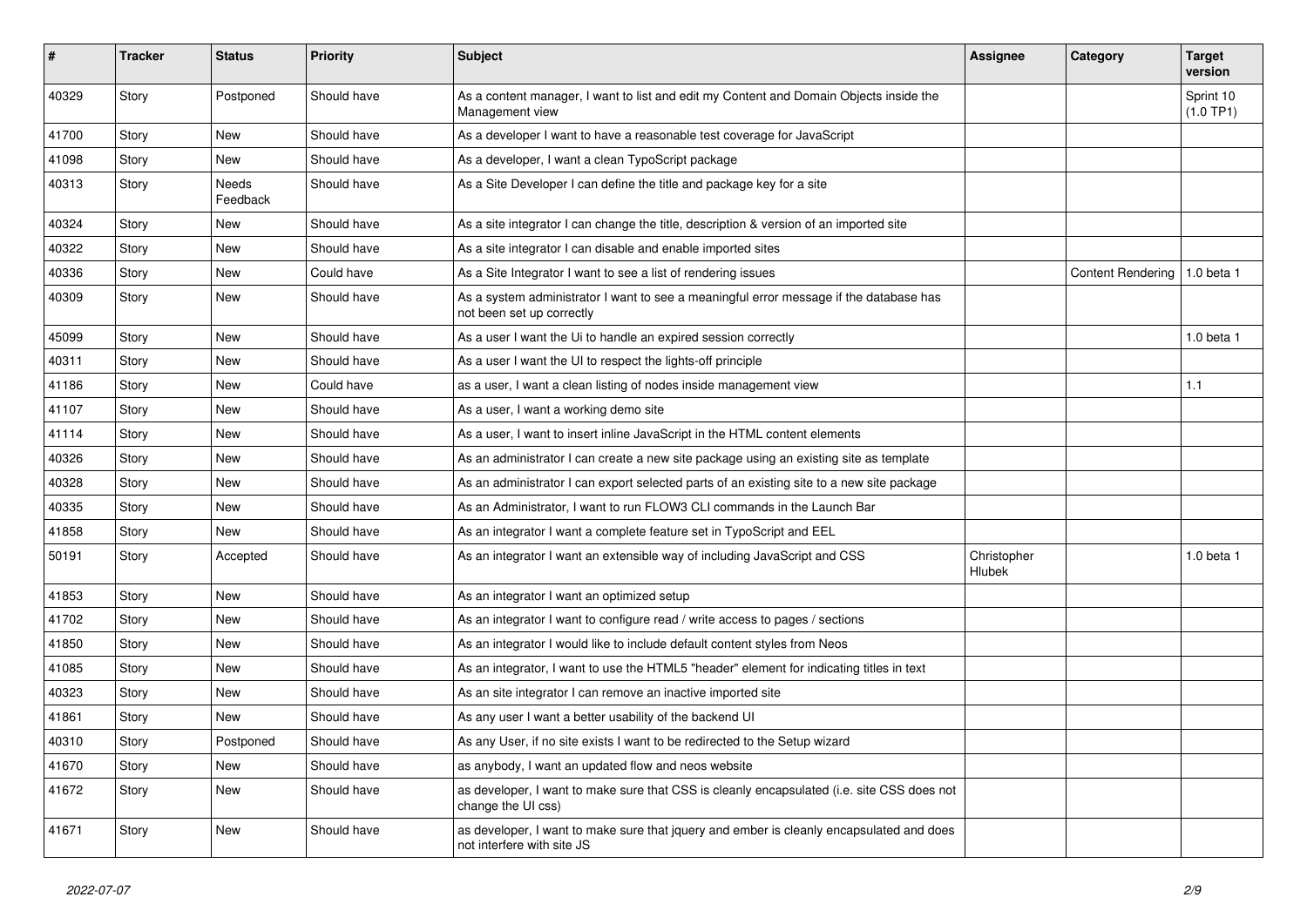| $\vert$ # | <b>Tracker</b> | <b>Status</b> | <b>Priority</b> | <b>Subject</b>                                                                                           | Assignee               | Category                  | <b>Target</b><br>version   |
|-----------|----------------|---------------|-----------------|----------------------------------------------------------------------------------------------------------|------------------------|---------------------------|----------------------------|
| 41679     | Story          | <b>New</b>    | Should have     | As developer, I want to use packagist.org for all packages                                               |                        |                           |                            |
| 42672     | Story          | <b>New</b>    | Should have     | As everybody, I want no JavaScript loading issues (Bugfix story)                                         |                        |                           |                            |
| 41103     | Story          | <b>New</b>    | Should have     | As everybody, I want the new product name to be used inside Phoenix                                      |                        |                           |                            |
| 8798      | Story          | On Hold       | Should have     | As Robin I want to edit basic objects in the management view.                                            |                        |                           |                            |
| 41099     | Story          | <b>New</b>    | Should have     | As site integrator, I want a API reference for TypoScript objects                                        |                        |                           |                            |
| 41669     | Story          | <b>New</b>    | Should have     | As team member, I want updated deployment working                                                        |                        |                           | Sprint<br>February<br>2013 |
| 41101     | Story          | New           | Could have      | As user, I want a well-working content editing (Bugfix Story)                                            |                        |                           |                            |
| 41686     | Task           | New           | Should have     | ask community to convert Christians "Developing TYPO3 Neos Website" to tutorial in ReST                  |                        |                           |                            |
| 41687     | Task           | <b>New</b>    | Should have     | ask community to convert Sebastians "Technical Overview to Neos" to documentation in<br>ReST             |                        |                           |                            |
| 42038     | Task           | <b>New</b>    | Must have       | Automatic save is not always in sync with content, content could be lost                                 |                        |                           |                            |
| 48239     | Task           | <b>New</b>    | Could have      | Backend interface color distinction                                                                      |                        |                           | 1.1                        |
| 55313     | Task           | <b>New</b>    | Must have       | Backend routing failure with similar site names                                                          |                        |                           |                            |
| 48368     | Task           | Accepted      | Should have     | Behat tests for Page Tree                                                                                | Markus<br>Goldbeck     |                           |                            |
| 55840     | Task           | <b>New</b>    | Should have     | Binding of Title in Pagetree and Inspector                                                               |                        |                           |                            |
| 40473     | Epic           | <b>New</b>    | Should have     | Bootstrap based login screen                                                                             |                        |                           |                            |
| 48080     | Task           | Accepted      | Should have     | Breadcrumb                                                                                               |                        |                           | $1.0$ beta $1$             |
| 41787     | Task           | New           | Should have     | change git repositories on git.typo3.org (FLOW3 -> Flow; Neos Name)                                      |                        |                           |                            |
| 44924     | Task           | Accepted      | Should have     | Change the Post List view to use Expose                                                                  | Marc Neuhaus           |                           | Sprint<br>February<br>2013 |
| 44925     | Task           | <b>New</b>    | Should have     | Change the styling of Blog Posts with Expose to match the current styling                                | <b>Marc Neuhaus</b>    |                           | Sprint<br>February<br>2013 |
| 44930     | Task           | Accepted      | Must have       | Check if parts marked as widget need HTML markup changes                                                 | <b>Patrick Broens</b>  |                           | Sprint<br>February<br>2013 |
| 40764     | Task           | New           | Could have      | Check if we can remove the inject method in the<br>\TYPO3\TYPO3\ViewHelpers\ContentElement\* ViewHelpers |                        |                           |                            |
| 48333     | Task           | <b>New</b>    | Should have     | Clean up Content/Application and Content/ContentModule                                                   |                        |                           | $1.0$ beta $1$             |
| 52020     | Task           | Accepted      | Should have     | clean up Node Structure between TYPO3 Neos and TYPO3. Neos. Node Types                                   | Sebastian<br>Kurfuerst | <b>Content Repository</b> | 1.0 beta 1                 |
| 49958     | Task           | New           | Should have     | Clicking the page reloads the inspector even if the page is already selected                             |                        |                           | $1.0$ beta $1$             |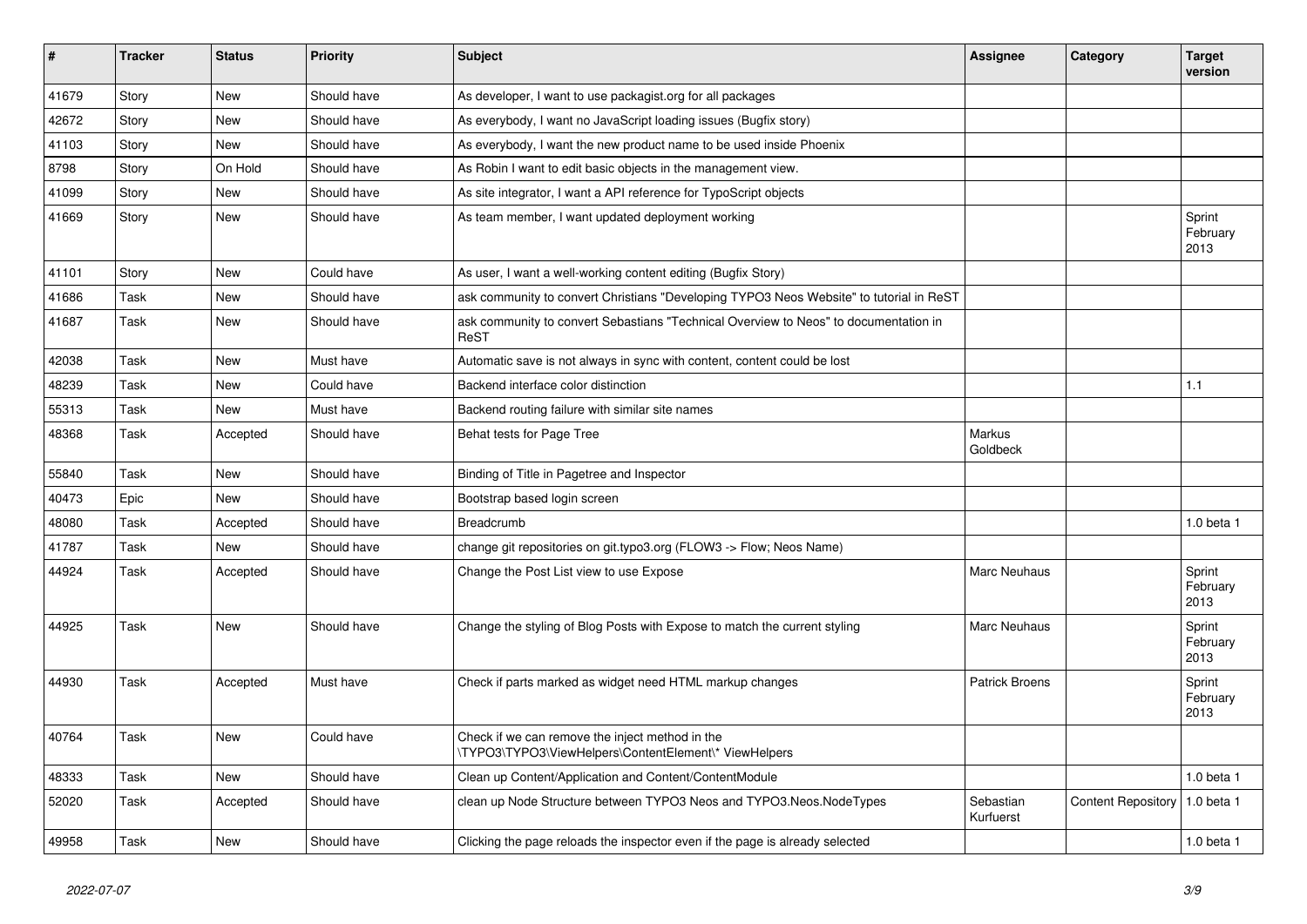| ∦     | <b>Tracker</b> | <b>Status</b>            | <b>Priority</b> | <b>Subject</b>                                                                                          | <b>Assignee</b>         | Category                 | <b>Target</b><br>version   |
|-------|----------------|--------------------------|-----------------|---------------------------------------------------------------------------------------------------------|-------------------------|--------------------------|----------------------------|
| 41359 | Task           | <b>Needs</b><br>Feedback | Should have     | close popovers when clicking anywhere else                                                              | Sebastian<br>Kurfuerst  |                          |                            |
| 45453 | Task           | New                      | Must have       | Concept of launcher/search/dashboard/module tabs                                                        |                         | General / Project        | 1.1                        |
| 48075 | Task           | Accepted                 | Should have     | Context bar                                                                                             |                         |                          |                            |
| 41682 | Task           | Accepted                 | Should have     | create a package for flow typo3.org website listing only typo3-flow-* composer packages<br>("mini-TER") | Marc Neuhaus            |                          |                            |
| 41859 | Task           | Accepted                 | Should have     | Create a standard library for common string, array and date functions in EEL                            | Christopher<br>Hlubek   |                          |                            |
| 41100 | Task           | Accepted                 | Could have      | Create one-page reference about all available TypoScript objects (nice to have)                         | Christian Müller        |                          | 1.0 beta 1                 |
| 48241 | Task           | <b>New</b>               | Should have     | Create sandboxed Jenkins testing environment                                                            | Robert Lemke            |                          |                            |
| 44921 | Story          | Accepted                 | Should have     | Decide TypoScript and TYPO3CR Naming                                                                    | Sebastian<br>Kurfuerst  | <b>Content Rendering</b> | Sprint<br>February<br>2013 |
| 44970 | Story          | <b>New</b>               | Must have       | Define Neos 1.0 API                                                                                     | Robert Lemke            | Documentation            | 1.0 beta 1                 |
| 44927 | Task           | Accepted                 | Must have       | Define roles for document structure                                                                     | Patrick Broens          |                          | Sprint<br>February<br>2013 |
| 44926 | Task           | Accepted                 | Must have       | Define roles for navigational landmarks                                                                 | <b>Patrick Broens</b>   |                          | Sprint<br>February<br>2013 |
| 44929 | Task           | Accepted                 | Must have       | Define roles for widgets                                                                                | <b>Patrick Broens</b>   |                          | Sprint<br>February<br>2013 |
| 52053 | Task           | <b>New</b>               | Should have     | Deleting Home page leaves backend inaccessible                                                          |                         | <b>Content Editing</b>   |                            |
| 41872 | Task           | New                      | Should have     | Detect if symlinks can be created                                                                       |                         |                          |                            |
| 49014 | Task           | New                      | Should have     | Detect prototype copying leading to a loop                                                              |                         |                          | 1.0 beta 1                 |
| 45455 | Epic           | <b>New</b>               | Could have      | Different tree types (nodes)                                                                            |                         |                          | 1.1                        |
| 41821 | Task           | <b>New</b>               | Should have     | discuss how documentation can be improved                                                               | <b>Berit Hlubek</b>     |                          |                            |
| 40725 | Task           | <b>New</b>               | Could have      | display a message in login form if no account exists with a linl to the setup.                          |                         |                          |                            |
| 41838 | Task           | Accepted                 | Should have     | document and update conventions for composer name and package keys                                      | Christian Jul<br>Jensen |                          |                            |
| 44969 | Story          | New                      | Should have     | Document Two-Tree Localization Approach                                                                 |                         | Documentation            | 1.0 beta 1                 |
| 53457 | Task           | New                      | Must have       | Editing in fullscreen mode doesn't work                                                                 |                         |                          |                            |
| 40302 | Epic           | New                      | Should have     | EPIC: Account Profile                                                                                   |                         |                          |                            |
| 40297 | Epic           | New                      | Must have       | EPIC: Basic Page Tree Operations                                                                        |                         |                          |                            |
| 40300 | Epic           | New                      | Should have     | EPIC: Consistent UI Design (Bootstrap)                                                                  |                         |                          |                            |
| 40306 | Epic           | New                      | Should have     | EPIC: Content import from TYPO3                                                                         |                         |                          |                            |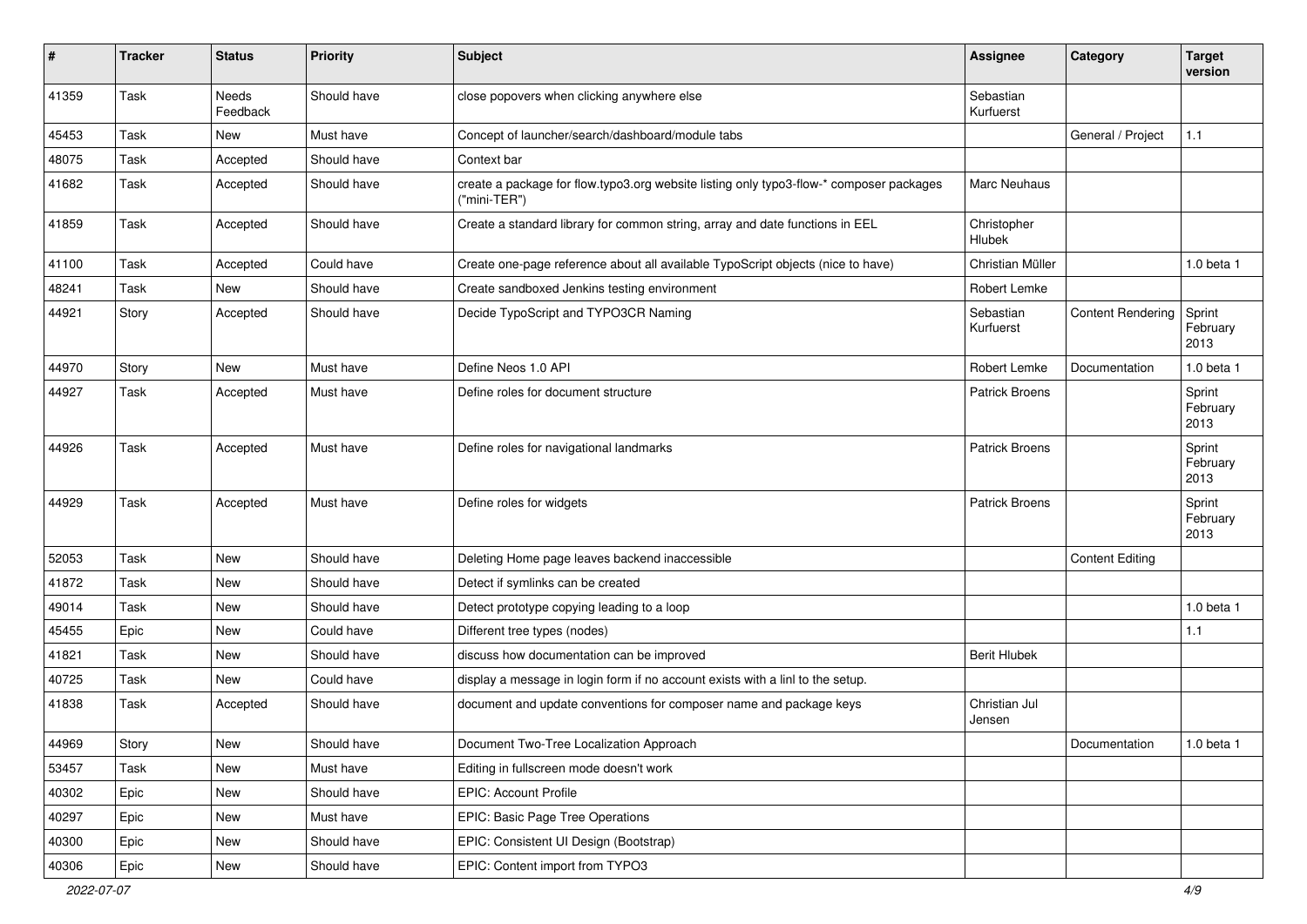| ∦     | <b>Tracker</b> | <b>Status</b> | <b>Priority</b>      | <b>Subject</b>                                                              | <b>Assignee</b>        | Category                  | <b>Target</b><br>version   |
|-------|----------------|---------------|----------------------|-----------------------------------------------------------------------------|------------------------|---------------------------|----------------------------|
| 40299 | Epic           | <b>New</b>    | Must have            | EPIC: Content Security (Workspaces)                                         |                        |                           |                            |
| 40307 | Epic           | New           | Should have          | EPIC: Custom View for Data Types                                            |                        |                           |                            |
| 40298 | Epic           | New           | Should have          | EPIC: Design / Icons                                                        |                        |                           |                            |
| 40308 | Epic           | New           | Should have          | EPIC: In-table editing for items in the Management View                     |                        |                           |                            |
| 40294 | Epic           | New           | Should have          | EPIC: Inline Editing Support (Links, Content Types, Plugin)                 |                        |                           |                            |
| 40332 | Epic           | <b>New</b>    | Should have          | EPIC: Management view content editing                                       |                        |                           |                            |
| 40334 | Epic           | <b>New</b>    | Should have          | <b>EPIC: Module Overview Pages</b>                                          |                        |                           |                            |
| 12443 | Epic           | <b>New</b>    | Should have          | EPIC: performant Contenttargeting (personalisation)                         |                        |                           |                            |
| 10508 | Epic           | <b>New</b>    | Must have            | EPIC: Roles / Security for BE and FE / Usermanagement                       |                        |                           |                            |
| 8792  | Epic           | New           | Could have           | EPIC: Speed and Contentcaching                                              |                        |                           |                            |
| 40301 | Epic           | <b>New</b>    | Should have          | EPIC: System Log Viewer / Audit                                             |                        |                           |                            |
| 10513 | Epic           | New           | Won't have this time | EPIC: System-Monitoring / Maintenance                                       |                        |                           |                            |
| 40320 | Epic           | New           | Should have          | EPIC: User Interface style and implementation guide                         |                        |                           |                            |
| 10509 | Epic           | <b>New</b>    | Should have          | EPIC: Workspaces and Publishing Workflows                                   |                        |                           |                            |
| 58188 | Task           | New           | Must have            | Error "Server communication error: Internal Server Error" when changing URL |                        |                           | 1.1                        |
| 48526 | Task           | Accepted      | Should have          | evaluate use of graph databases as high-performance store                   | Sebastian<br>Kurfuerst | <b>Content Repository</b> |                            |
| 44912 | Story          | Accepted      | Must have            | Exploration: Accessible Neos Content Editing Module                         | <b>Patrick Broens</b>  | <b>Content Editing</b>    | Sprint<br>February<br>2013 |
| 41877 | Task           | New           | Should have          | Explore: Find a way to include Neos / Flow news via RSS                     |                        |                           |                            |
| 44916 | Story          | <b>New</b>    | Should have          | Explore: Usage of Touch Screens for Neos                                    | <b>Patrick Broens</b>  | Content<br>Management     | Sprint<br>February<br>2013 |
| 41878 | Task           | <b>New</b>    | Should have          | extract package management to own package                                   |                        |                           |                            |
| 40896 | Task           | New           | Should have          | Fix layout in "create account" setup step                                   |                        | Setup                     | Sprint 10<br>(1.0 TP1)     |
| 52399 | Task           | <b>New</b>    | Should have          | Fmm: Change the sites listing                                               |                        |                           |                            |
| 52397 | Task           | New           | Should have          | Fmm: Headlines of groups should be better seperated                         |                        |                           |                            |
| 52400 | Task           | New           | Could have           | Fmm: Open button action should be changed                                   |                        |                           |                            |
| 49952 | Task           | New           | Should have          | Folder node types                                                           |                        |                           | 1.0 beta 1                 |
| 50385 | Task           | New           | Must have            | Folder node types                                                           |                        |                           | 1.0 beta 1                 |
| 45408 | Work Package   | Accepted      | Should have          | Frontend / Page Cache                                                       | Robert Lemke           | General / Project         | 1.0 beta 1                 |
| 48078 | Task           | Accepted      | Should have          | Fullscreen mode toggle                                                      | Sebastian<br>Kurfuerst |                           | 1.0 beta 1                 |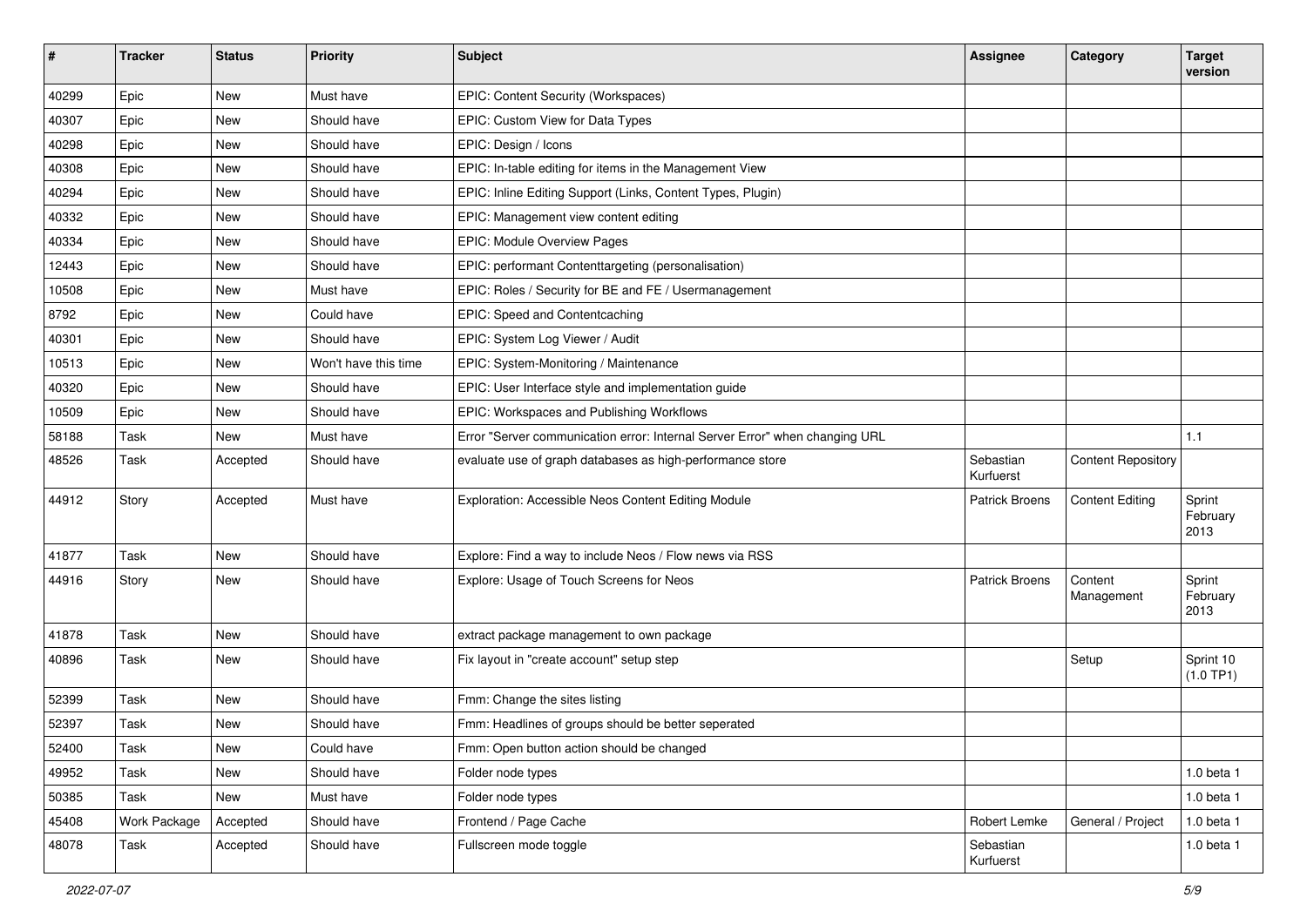| $\#$  | <b>Tracker</b>      | <b>Status</b> | <b>Priority</b> | <b>Subject</b>                                                                                            | <b>Assignee</b>              | Category                        | <b>Target</b><br>version |
|-------|---------------------|---------------|-----------------|-----------------------------------------------------------------------------------------------------------|------------------------------|---------------------------------|--------------------------|
| 48271 | Task                | New           | Should have     | General security                                                                                          |                              |                                 | 1.0 beta 1               |
| 48357 | Task                | <b>New</b>    | Should have     | get rid of window.Ember                                                                                   | Sebastian<br>Kurfuerst       |                                 |                          |
| 48358 | Task                | New           | Should have     | get rid of window.plupload, window.Chosen, window.AbstractChosen etc,<br>window.GENTICS                   | Sebastian<br>Kurfuerst       |                                 |                          |
| 40715 | Task                | Accepted      | Should have     | global overlays should have the same color / transparency                                                 | Martin Muzatko               |                                 |                          |
| 47023 | <b>Work Package</b> | Accepted      | Could have      | Global user interface                                                                                     | Aske Ertmann                 | <b>Global User</b><br>Interface | 1.0 beta 1               |
| 58195 | Task                | New           | Should have     | header tag inlineeditable but not aloha settings                                                          |                              |                                 |                          |
| 49954 | Task                | New           | Must have       | If a user is logged out redirect to login screen after failed AJAX request                                |                              |                                 | 1.0 beta 1               |
| 45501 | Task                | New           | Should have     | Image Metadata in ContentEditing should be cached                                                         |                              |                                 |                          |
| 45310 | Story               | New           | Should have     | Implement enhanced @position syntax known from TypoScript also in the property panel<br>inspector editors |                              | <b>Content Editing</b>          | 1.0 beta 1               |
| 13532 | Story               | New           | Must have       | Implement File Download Content Type                                                                      | Christian Müller             | <b>Content Editing</b>          | 1.0 beta 1               |
| 44979 | Story               | New           | Should have     | Implement Frontend user / group concept                                                                   |                              |                                 | 1.1                      |
| 44975 | Story               | Accepted      | Must have       | Implement module listing for Launch Bar, and fix search                                                   | Christopher<br><b>Hlubek</b> | <b>Content Editing</b>          | 1.0 beta 1               |
| 48143 | Task                | New           | Should have     | Include commands as search results.                                                                       |                              |                                 | $1.1$                    |
| 48077 | Task                | <b>New</b>    | Should have     | Language selection                                                                                        | Rasmus<br>Skjoldan           |                                 | $1.1$                    |
| 41140 | Task                | New           | Could have      | Let client redirect to login page if inactivity timeout was reached.                                      |                              |                                 |                          |
| 45023 | Work Package        | Accepted      | Should have     | Make complex, interactive custom content types possible                                                   |                              | <b>Content Editing</b>          | $1.0$ beta $1$           |
| 41876 | Task                | New           | Should have     | Make Neos UI work with Zurb Foundation (for example)                                                      |                              |                                 |                          |
| 48069 | Task                | New           | Should have     | Make node migration more user friendly                                                                    | Christian Müller             |                                 | $1.1$                    |
| 44989 | Task                | New           | Could have      | Make Section/ContentCollection subclassable                                                               |                              | <b>Content Editing</b>          | 1.1                      |
| 45011 | Story               | New           | Could have      | Make user settings changeable in the Neos backend                                                         |                              |                                 |                          |
| 45003 | Work Package        | Accepted      | Should have     | Media Browser                                                                                             | Christian Müller             | <b>Content Editing</b>          | $1.0$ beta $1$           |
| 46526 | Story               | New           | Should have     | Media/Scheme aware URL handler                                                                            |                              |                                 |                          |
| 10506 | Story               | <b>New</b>    | Must have       | Minimalistic Media Browser (Files, Images, Documents)                                                     | Christian Müller             | <b>Content Editing</b>          | 1.0 beta 1               |
| 42248 | Task                | New           | Must have       | Move backend includes (JS and CSS) back to Neos package                                                   |                              |                                 |                          |
| 44978 | Story               | New           | Should have     | Multi-Device Content                                                                                      |                              |                                 | 1.1                      |
| 44923 | Story               | New           | Should have     | Multi-Lingual User Interface                                                                              |                              |                                 | 1.1                      |
| 52398 | Task                | New           | Should have     | Neos Backend dropdowns layout                                                                             |                              |                                 |                          |
| 52408 | Task                | New           | Should have     | Neos Backend: Complete broken at IE9                                                                      |                              |                                 |                          |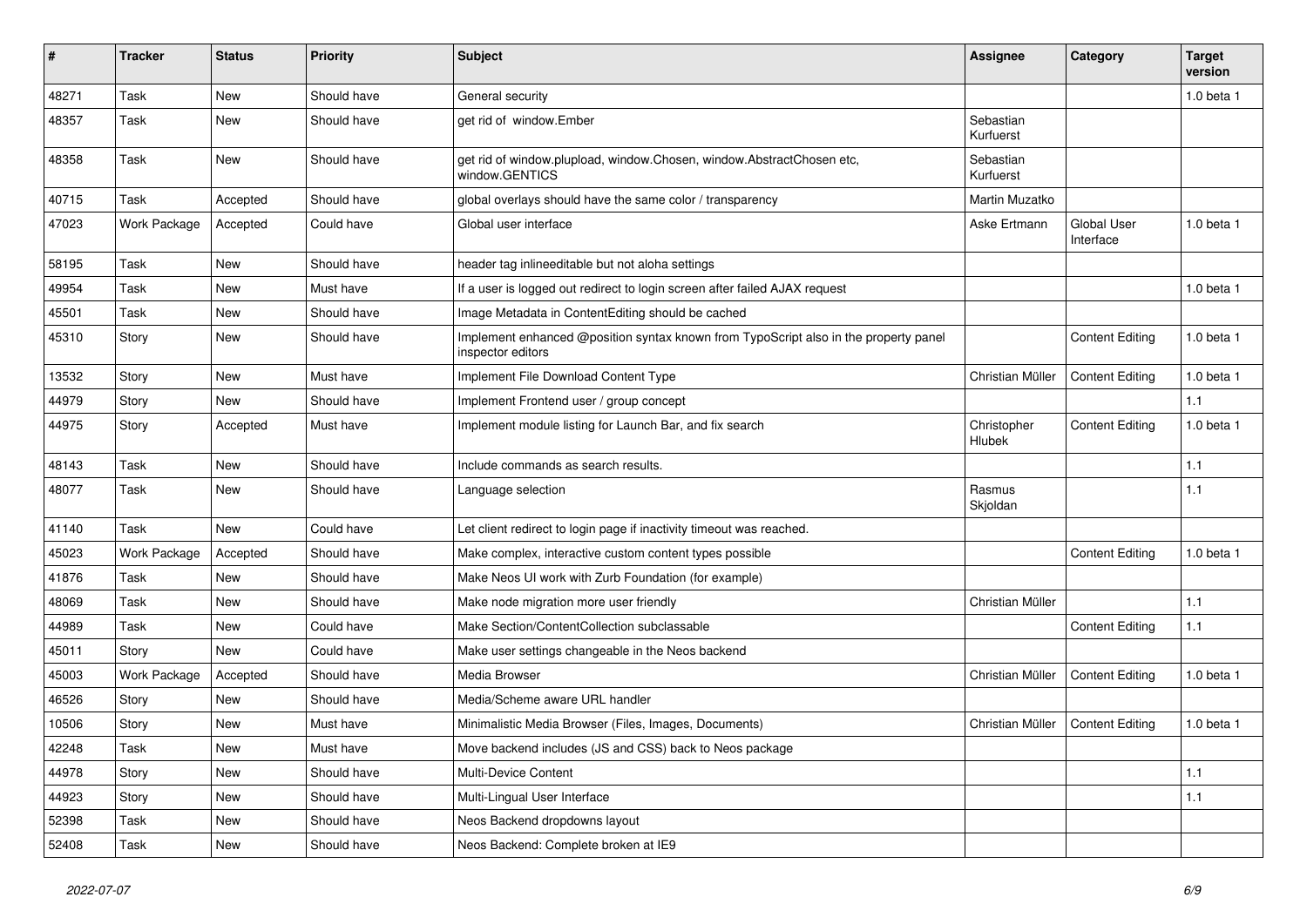| #     | <b>Tracker</b> | <b>Status</b>     | <b>Priority</b> | <b>Subject</b>                                                                                            | <b>Assignee</b>        | Category                  | <b>Target</b><br>version   |
|-------|----------------|-------------------|-----------------|-----------------------------------------------------------------------------------------------------------|------------------------|---------------------------|----------------------------|
| 49595 | Task           | <b>New</b>        | Should have     | Neos setup does not check for required php-gd module                                                      |                        |                           |                            |
| 58186 | Task           | Needs<br>Feedback | Must have       | Neos with HTTPS not possible                                                                              | Peter<br>Schuhmann     |                           | 1.1                        |
| 54976 | Task           | <b>New</b>        | Should have     | neos: content Element, editable adds additional div in live                                               |                        | <b>Content Editing</b>    |                            |
| 55841 | Task           | New               | Should have     | New Page does not change publication state buttons                                                        | Steffen Frosch         |                           |                            |
| 49951 | Task           | <b>New</b>        | Should have     | Node structure / layout                                                                                   |                        |                           | 1.0 beta 1                 |
| 51927 | Task           | Accepted          | Must have       | Node type structure                                                                                       |                        | <b>Content Repository</b> | $1.0$ beta 1               |
| 41855 | Task           | New               | Should have     | Optimize the usability of the site creation wizard                                                        | <b>Berit Hlubek</b>    |                           |                            |
| 55839 | Task           | <b>New</b>        | Should have     | Pagetree does not handle deletings of other user                                                          |                        |                           |                            |
| 52393 | Task           | <b>New</b>        | Should have     | Pagetree: Editing page title on blur bug                                                                  |                        |                           |                            |
| 52394 | Task           | <b>New</b>        | Should have     | Pagetree: Editing page title on blur bug                                                                  |                        |                           |                            |
| 41087 | Task           | New               | Could have      | paste in section pastes AFTER section instead of at first element.                                        |                        |                           |                            |
| 47905 | Work Package   | <b>New</b>        | Should have     | Perfection the Party and Account Management Module                                                        | Adrian Föder           | Administration            |                            |
| 52790 | Task           | <b>New</b>        | Should have     | Prefix remaining dynatree classes (drag'n'drop)                                                           |                        |                           |                            |
| 45758 | Story          | Accepted          | Should have     | Provide a way to control escaping of content through TypoScript                                           | Sebastian<br>Kurfuerst | <b>Content Rendering</b>  | 1.0 beta 1                 |
| 41680 | Task           | <b>New</b>        | Should have     | push all packages to packagist, with post-change hook                                                     |                        |                           |                            |
| 48291 | Task           | Accepted          | Should have     | Redirect management for moved pages                                                                       | Tim Kandel             | <b>Content Rendering</b>  | 1.0 beta 1                 |
| 53866 | Work Package   | Accepted          | Should have     | Release 1.0 Important Topics                                                                              |                        |                           | 1.x                        |
| 49385 | Work Package   | Accepted          | Must have       | Release Flow 2.0 stable                                                                                   | Robert Lemke           |                           | $1.0$ beta $1$             |
| 44957 | Story          | <b>New</b>        | Should have     | Reliable clipboard and content element handles                                                            |                        |                           | Sprint<br>February<br>2013 |
| 55708 | Task           | <b>New</b>        | Should have     | reloadIfChanged: TRUE has no effect on dateTime properties                                                |                        |                           |                            |
| 45049 | Task           | <b>New</b>        | Should have     | Remove dependency on midgardNotifications                                                                 |                        |                           |                            |
| 48329 | Task           | New               | Should have     | Remove leftover window.T3                                                                                 |                        |                           | 1.0 beta 1                 |
| 48328 | Task           | Accepted          | Should have     | Rename JavaScript to new structure                                                                        | Aske Ertmann           |                           | $1.0$ beta $1$             |
| 44981 | Story          | New               | Should have     | Rename Node Types to final names                                                                          |                        | <b>Content Repository</b> | Sprint<br>February<br>2013 |
| 41856 | Task           | New               | Should have     | Require the needed graphic modules for the site import and show a warning if the modules<br>are not found |                        |                           |                            |
| 44913 | Story          | On Hold           | Should have     | RESTful NodeController for easy comment creation                                                          |                        | Content<br>Management     |                            |
| 48142 | Task           | New               | Should have     | Search field/results                                                                                      |                        |                           | $1.1$                      |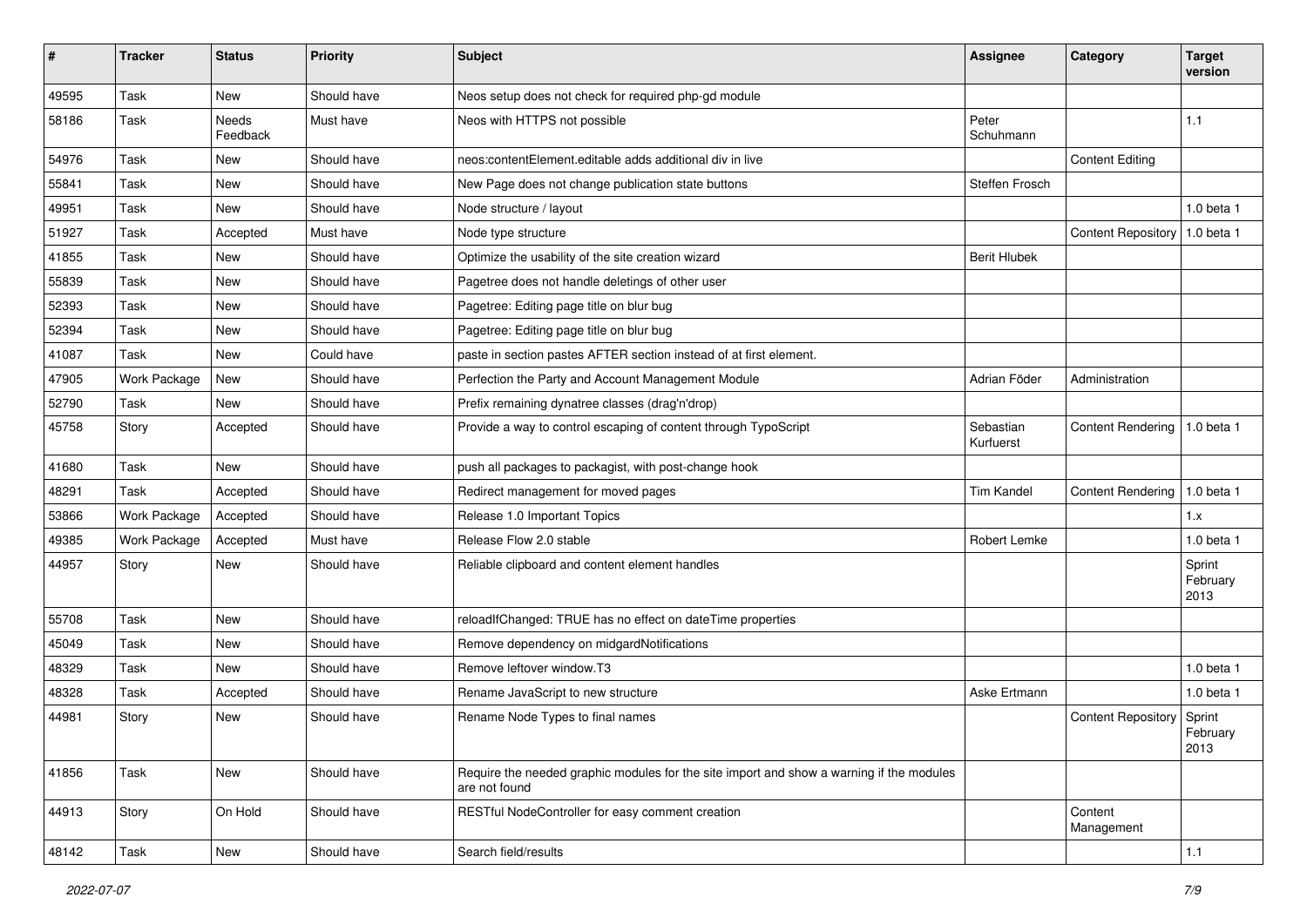| #     | <b>Tracker</b> | <b>Status</b>     | <b>Priority</b> | <b>Subject</b>                                                                                                                              | Assignee               | Category                 | <b>Target</b><br>version   |
|-------|----------------|-------------------|-----------------|---------------------------------------------------------------------------------------------------------------------------------------------|------------------------|--------------------------|----------------------------|
| 49943 | Work Package   | Accepted          | Should have     | Security                                                                                                                                    | Andreas<br>Förthner    |                          | 1.0 beta 1                 |
| 49957 | Task           | New               | Should have     | Selecting a parent element doesn't change the content breadcrumb                                                                            |                        |                          | 1.0 beta 1                 |
| 41892 | Task           | <b>New</b>        | Should have     | Set up an environment for the demo site plus the domain name: neos.demo.typo3.org                                                           | Ben van 't Ende        |                          |                            |
| 41781 | Task           | Accepted          | Should have     | set up integration.flow.typo3.org                                                                                                           | Karsten<br>Dambekalns  |                          | Sprint<br>February<br>2013 |
| 44980 | Story          | New               | Should have     | Show activity stream of changed content in Launch Bar                                                                                       |                        |                          | 1.1                        |
| 42216 | Task           | <b>New</b>        | Should have     | Show at least some recognizable content of a node in the inspector panel. Now the header<br>property is used which only works for headlines |                        |                          |                            |
| 41172 | Task           | <b>New</b>        | Could have      | Show button bar on hover with slight delay                                                                                                  |                        |                          |                            |
| 52396 | Task           | <b>New</b>        | Could have      | Sites module: Error message if name field is empty                                                                                          |                        |                          |                            |
| 52395 | Task           | <b>New</b>        | Could have      | Sites module: Removing already imported sites                                                                                               |                        |                          |                            |
| 54881 | Story          | <b>New</b>        | Must have       | Sortable table columns in Neos backend modules                                                                                              |                        |                          |                            |
| 47895 | Work Package   | <b>New</b>        | Could have      | Taxonomy solution                                                                                                                           |                        |                          |                            |
| 41108 | Task           | <b>New</b>        | Should have     | test / update demo/integration server                                                                                                       |                        |                          |                            |
| 40993 | Task           | Accepted          | Could have      | Test whether drag / drop of image onto thumbnail works                                                                                      |                        |                          |                            |
| 54829 | Task           | <b>New</b>        | Should have     | Text with Image Alignment Options                                                                                                           |                        | <b>Content Editing</b>   | 1.x                        |
| 41116 | Task           | New               | Could have      | textareas in edit form should be made bigger                                                                                                |                        |                          | 1.1                        |
| 48140 | Task           | New               | Should have     | Tips                                                                                                                                        |                        |                          | 1.1                        |
| 41931 | Task           | <b>New</b>        | Should have     | TODO: add the page properties in a more clever way, and only when being in backend                                                          |                        | <b>Content Rendering</b> |                            |
| 44977 | Story          | <b>New</b>        | Must have       | TYPO3 Flow (Backend) speed optimization                                                                                                     |                        |                          | 1.0 beta 1                 |
| 44971 | Work Package   | Accepted          | Should have     | <b>TYPO3 Neos API Definition</b>                                                                                                            | Sebastian<br>Kurfuerst | Documentation            | $1.0$ beta $1$             |
| 48275 | Work Package   | <b>New</b>        | Should have     | <b>TypoScript consistency</b>                                                                                                               | Sebastian<br>Kurfuerst | General / Project        | 1.0 beta 1                 |
| 44932 | Story          | Needs<br>Feedback | Should have     | Update TYPO3CR Node Type Names according to concept                                                                                         |                        |                          | Sprint<br>February<br>2013 |
| 41112 | Task           | <b>New</b>        | Should have     | use better Content-Type previews                                                                                                            | Sebastian<br>Kurfuerst |                          | 1.1                        |
| 44919 | Story          | Accepted          | Should have     | Use Expose for listing BlogPost-Nodes in Frontend                                                                                           | Marc Neuhaus           | <b>Content Rendering</b> | Sprint<br>February<br>2013 |
| 42246 | Task           | <b>New</b>        | Must have       | Use same DOM hierarchy for logged in backend user and public and do not render content<br>editing classes in public frontend                |                        |                          |                            |